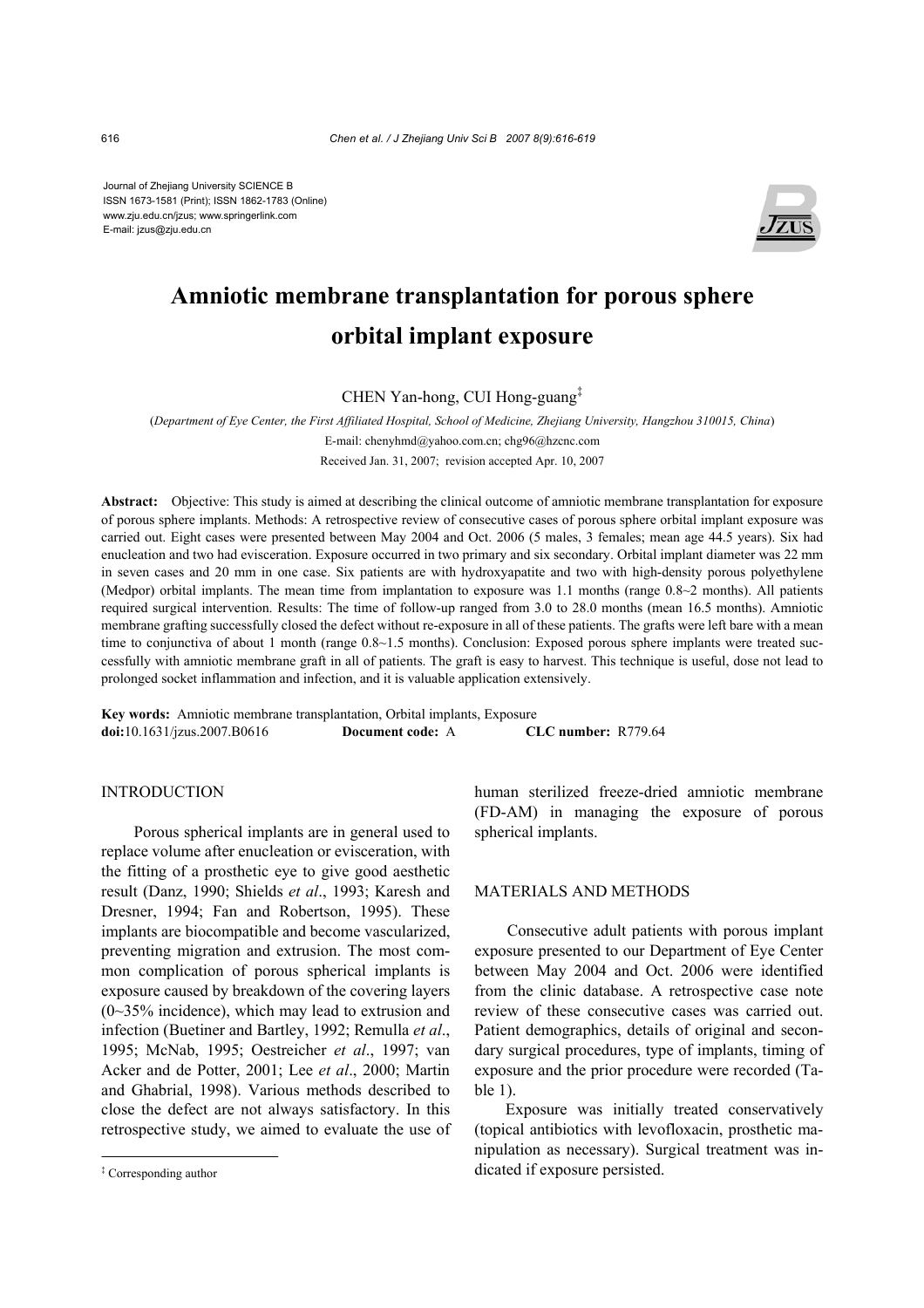| Case | Age<br>(year) | Sex : | Porous sphere orbital implant |               |      | Time from implantation Size of defect |             | Prior procedure   |
|------|---------------|-------|-------------------------------|---------------|------|---------------------------------------|-------------|-------------------|
|      |               |       | Implant                       | Diameter (mm) | Type | to exposure (months)                  | (mm)        |                   |
|      | 44            | F     | Secondary                     | 22            | Н    | 1.0                                   | $4\times7$  |                   |
| 2    | 36            | F     | Primary                       | 20            | Н    | 0.8                                   | $5\times8$  |                   |
| 3    | 52            | F     | Secondary                     | 22            | H    | 1.0                                   | $5\times6$  |                   |
| 4    | 59            | M     | Secondary                     | 22            | M    | 1.5                                   | $8\times8$  |                   |
| 5    | 52            | M     | Secondary                     | 22            | H    | 0.8                                   | $5\times 7$ |                   |
| 6    | 30            | M     | Secondary                     | 22            | Н    | 0.8                                   | $5\times9$  |                   |
| 7    | 40            | M     | Primary                       | 22            | M    | 2.0                                   | $6\times 6$ | Conjunctivoplasty |
| 8    | 40            | M     | Secondary                     | 22            | Н    | 0.8                                   | $4\times6$  | Conjunctivoplasty |

**Table 1 Case review of Medpor and hydroxyapatite sphere exposure**

H: Hydroxyapatite orbital implants; M: High-density porous polyethylene (Medpor)

After retrobulbar anaesthesia, 360° conjunctival relieving incisions are made adjacent to the exposed area. Tenon's fasciae are closed when possible and sutured to its anterior surface. A pocket between the conjunctival defect area and Tenon's fascia is created into which the edge of the amniotic membrane is placed.

In this study, human sterilized FD-AM was obtained from Jiangxi Ruiji Bio-Engineering Technology Co., Ltd., China. Human amniotic membrane deprived of amniotic epithelial cells by incubation with EDTA was freeze dried, vacuum packed and sterilized with γ-irradiation. The membrane was rinsed three times in saline before use. After thawing, the amniotic membrane was removed from the filter paper and placed over the conjunctival defect with the basement membrane side up. The smooth basement membrane side of the amniotic membrane could be distinguished from the sticky sromal side. The amniotic membrane was trimmed to fit the entire conjuntival defect and then secured to the recessed conjunctival edge with a few interrupted or running 8-0 Vicryl sutures so that its margin was placed under the conjunctival margins to facilitate epithelial growth over the membrane. Care was taken to avoid trapping blood under the membrane. Postoperatively, a conformer and antibiotic ointment were placed within the fornices. A temporary suture tarsorrhaphy was placed at the completion of all the cases and opened to observe the fluorescein staining over the amniotic membrane once a week and removed eight weeks postoperatively.

All patients were treated with cefradine and dexamethasone by intravenous drip for one week and topical antibiotics was applied with levofloxacin four times a day for eight weeks.

# **RESULTS**

All patients in this series had amniotic membrane grafting at an average of 3.8 months after exposure first occurred. Amniotic membrane transplantation (AMT) achieved successful repair of porous sphere (Medpor and hydroxyapatite) implants exposure in all eyes. Complete epithelialization was observed 0.8~1.5 months (mean time 1 month) on the first postoperation visit when no fluorescein staining showed in over the amniotic membrane, resulting in a non-inflamed appearance of the surgical site.

In two eyes (cases 4 and 7), non-pyogenic granuloma developed in the first 3 months after surgery and was managed with topical corticosteroid injection (case 4) or with surgical excision (case 7). There were no cases of either granuloma formation or granuloma removal giving rise to exposure.

The mean follow-up period after surgery was 16.5 months (range 3.0~28.0 months). Conjunctivas were closed over the amniotic membrane without re-exposure in all of the patients. No patients had implant migration or extrusion or required removal of the implant. None had a contracted socket, forniceal shortening, conjunctival scarring, or a combination of these. Patients wore either a vaulted artificial eye or a conformer in the postoperative period (Table 1).

## **DISCUSSION**

We describe the use of amniotic membrane grafts in the management of porous sphere (Medpor and hydroxyapatite) implants. In this small case series of porous polyethylene spheres, amniotic membrane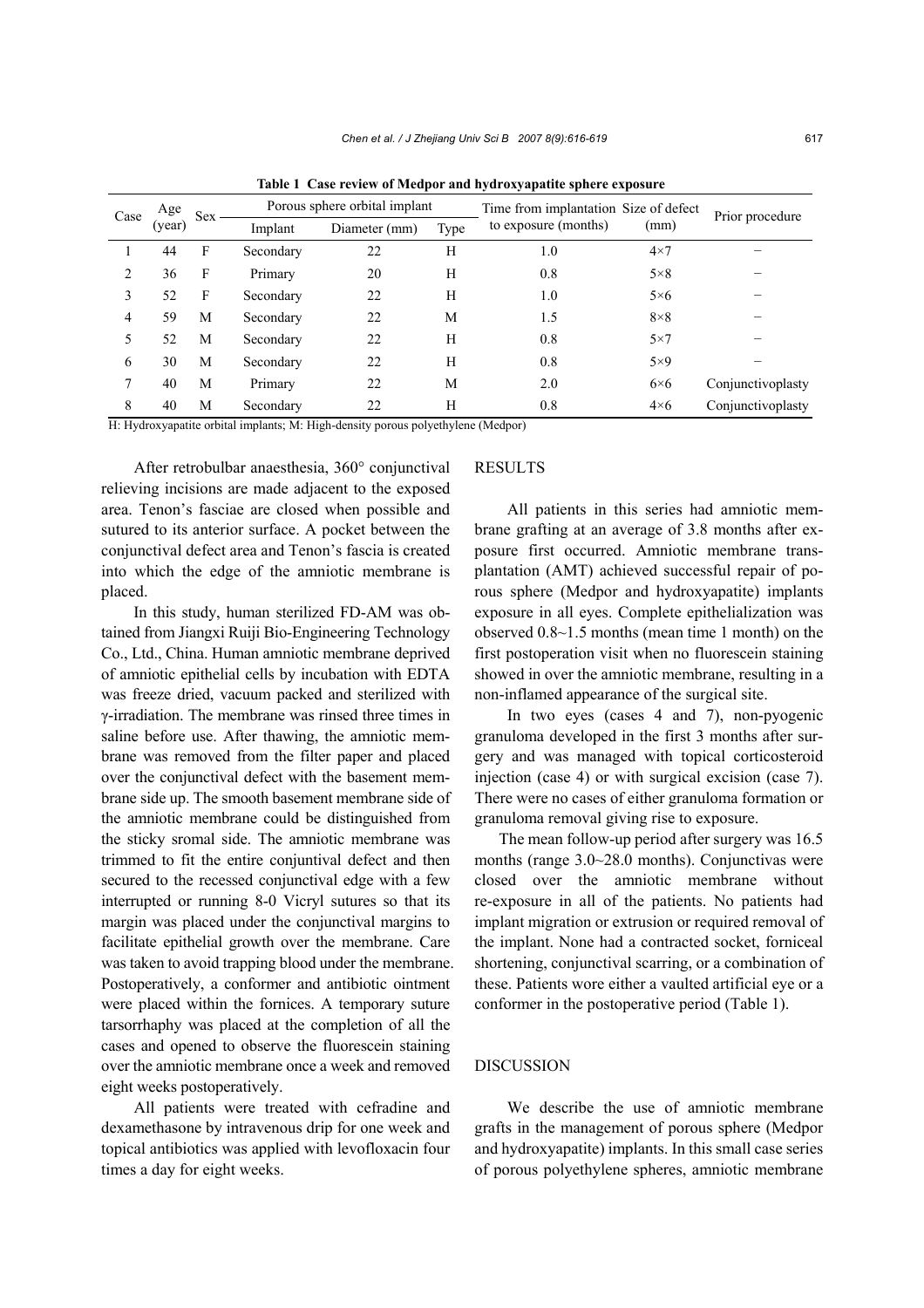was used successfully in eight patients who needed surgery, healing at an average of within one month.

Small areas of tissue (<3 mm) breakdown can heal spontaneously (Yoon *et al*., 1994). In this series, none healed spontaneously. A persistently exposed implant had to be removed before in our hospital because of the chronic infection and the culture showed staphylococcus aureus growth. So that in our experience, once the exposure of porous polyethylene implant occurs, early surgical intervention was advocated to prevent infection and speed up rehabilitation of the patient. We performed the operation 3.8 months after exposure first occurred when the implant had been integrated with the fibrovascular tissues of the orbit.

Human amniotic membrane is the innermost layer of the placenta and consists of a thick bastement membrance and an avascular stroma. It can be used as a substrate to replace damaged mucosal surfaces and has been used successfully for reconstructing corneal and conjunctival surfaces damaged by various ocular surface disorders. A variety of characteristics make cryopreservation of amniotic membrane ideally suited for use in ocular surface reconstruction. The amniotic membrane stromal matrix also suppresses the expression of certain inflammatory cytokines that originate from the ocular surface epithelia including interleukin-1α (IL-1α), IL-2β, IL-2, IL-8, interferon-γ, tumor necrosis factor-α, β fibroblast growth factor, and platelet-derived growth factor. The suppression of inflammation is a key element in the prevention of further fibrovascular proliferation and scar formation in the conjunctiva. amniotic membrane supports the normal phenotype of a non-goblet conjunctival epithelium with goblet cell differentiation in vivo. In this regard, it is superior to buccal or nasal mucous membrane grafts, whose epithelia are different from that of the conjunctiva (Solomon *et al*., 2003).

Human sterilized FD-AM we used is favoured for three reasons. Firstly, for clinical use, it is easy to obtain, transport, and preserve at room temperature. Secondly, FD-AM can be preserved in the dry state and completely sterilized by γ-irradiation to make it safer to be used. Furthermore, it retains most of the physical, biological, and morphologic characteristics of cryopreserved amniotic membrane (Nakamura *et al*., 2004).

Even if the inflammation of the cicatricial

process can be fully suppressed and controlled, there will be advanced cases in which the success of AMT is limited. This is because amniotic membrane used as a substrate still relies on the migration, growth, and differentiation of the epithelial cells from the adjacent host conjunctiva. It should be noted that the reconstructed area can be very large as long as the underlying bed is not ischemic and the adjacent host conjunctiva remains normal.

A relative disadvantage of this technique is the requirement to install ring plastic conformer and perform a temporary tarsorrhaphy after operation for the sake of occupying a large space and minimizing upper eyelid movement and subsequent traction on the pedicle graft. Although amniotic membrane carried the risk of fornical shortening, eyelid retraction, and eyelid margin deformities (especially entropion of the upper eyelid), our patients experienced none of these complications.

Postoperative granuloma formation did not cause exposure, but was a secondary healing response. In another report, exposure occurred after the granulomatous inflammatory response was treated with intensive topical steroid and settled on discontinuation (Inkster *et al*., 1994; Sagoo and Olver, 2004). Both granulomatous response and tissue breakdown have been reported (Christmas *et al*., 1998).

It is difficult to identify risk factors from this small case series. We think it can be minimized by taking the following steps at the time of surgery: choose an appropriately sized implant; place the implant posteriorly to Tenon's capsule and suture the extraocular muscle tendons more anteriorly than their normal position to provide additional stability and to reduce tension on the Tenon's closure; when the incision is closed, the conjunctiva should be dissected free from the underlying Tenon's capsule and these two tissue layers should be meticulously stitched separately without any tension.

### **CONCLUSION**

The use of human sterilized FD-AM enables successful repair of porous sphere polyethylene (Medpor) and hydroxyapatite implant exposure without leading to prolonged socket inflammation, infection, or extrusion, and should be considered